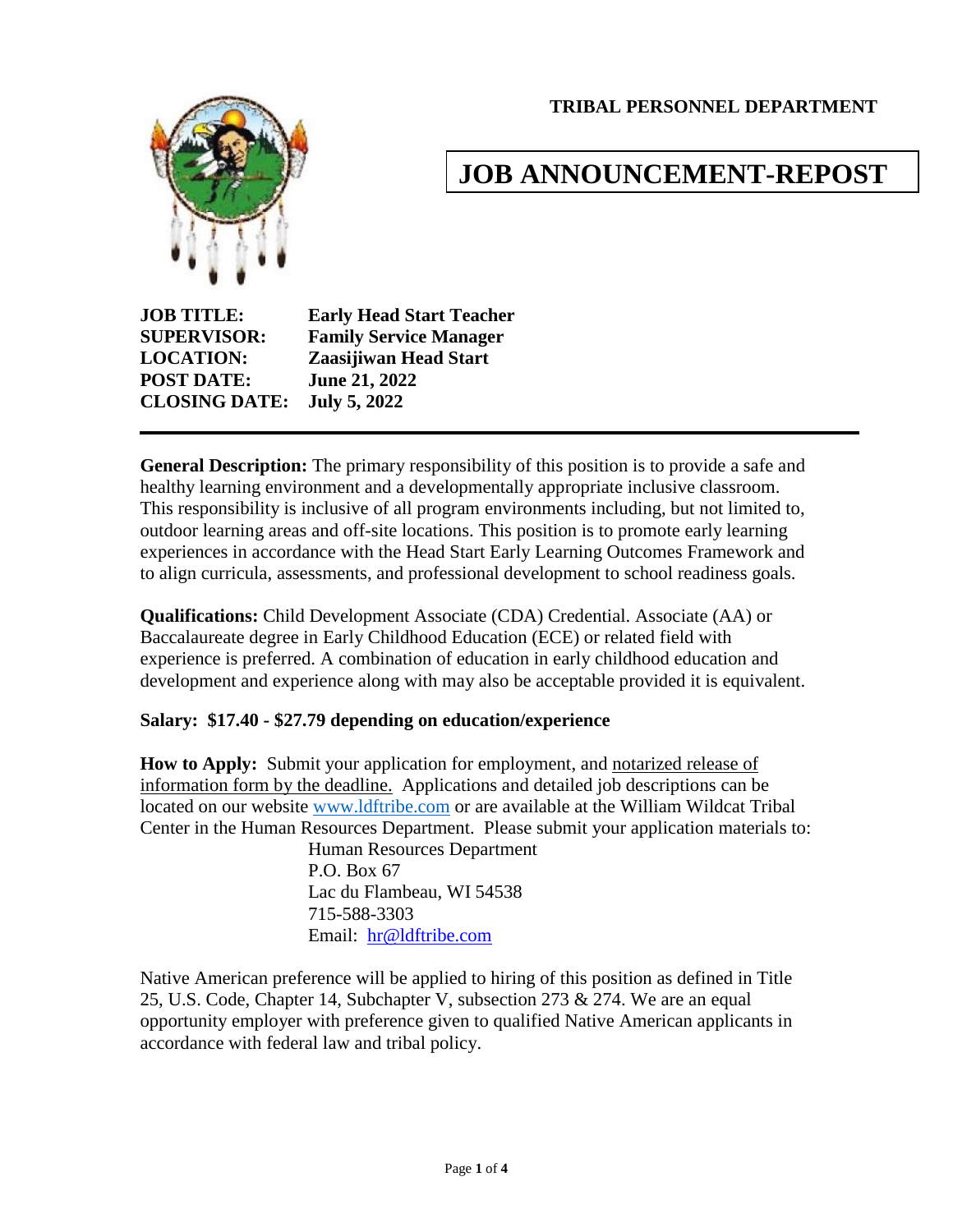#### **Lac du Flambeau Band of Lake Superior Chippewa Indians Exempt Position Description**

## **A. TITLE OF POSITION: Early Head Start Teacher (0-3-year old)**

**B. DEPARTMENT:** Zaasijiwan Early Head Start Program

#### **C. SUPERVISOR'S TITLE:** Family Services Manager

- **D. DESCRIPTION OF DUTIES:** This position is supervised by the Family Services Manager and is responsible for providing a safe and healthy learning environment and a developmentally appropriate inclusive classroom. This responsibility is inclusive of all program environments including, but not limited to, outdoor learning areas and off-site locations. This position is to promote early learning experiences in accordance with the Head Start Early Learning Outcomes Framework and to align curricula, assessments, and professional development to school readiness goals. Specific responsibilities include, but are not limited to the following and may be subject to change depending on program needs and teaching assignments:
	- 1. Actively supervise and monitor the activity of all children in the classroom and other environments ensuring that no child is left unsupervised and classroom ratios are maintained.
	- 2. Implement positive strategies to support the well-being of all children served by the program and address challenging behavior.
	- 3. Refrain from engaging in any activity that could be construed as inappropriate, negative, or harmful to children, including, but not limited to, the use of corporal punishment, isolation, any form of verbal/emotional/physical abuse, withholding or rewarding with food or physical activity, and use of language that could be considered profane, sarcastic, threatening, or derogatory with regard to the child and/or family.
	- 4. Ensure strict confidentiality is maintained regarding children, families, staff, and community.
	- 5. Plan and implement classroom activities for a class of up to 12 children, including: daily lesson plans, developmentally appropriate instruction that improves the school readiness of children by developing their knowledge and skills in the following domains: approaches to learning, social and emotional development, language and literacy, cognition, and perceptual, motor and physical development.
	- 6. Adapt curriculum and teaching method as necessary for children with special needs.
	- 7. Individualize one-to-one and group activities to reflect the unique needs and strengths of all children in the classroom.
	- 8. Follow a consistent schedule, which includes small and large group experiences, choice time, music and movement, large and small motor activities, family style meals, and effective transition between activities.
	- 9. Maintain accurate written records. Including but not limited to: assessments, special education documentation, screening results, anecdotal observations,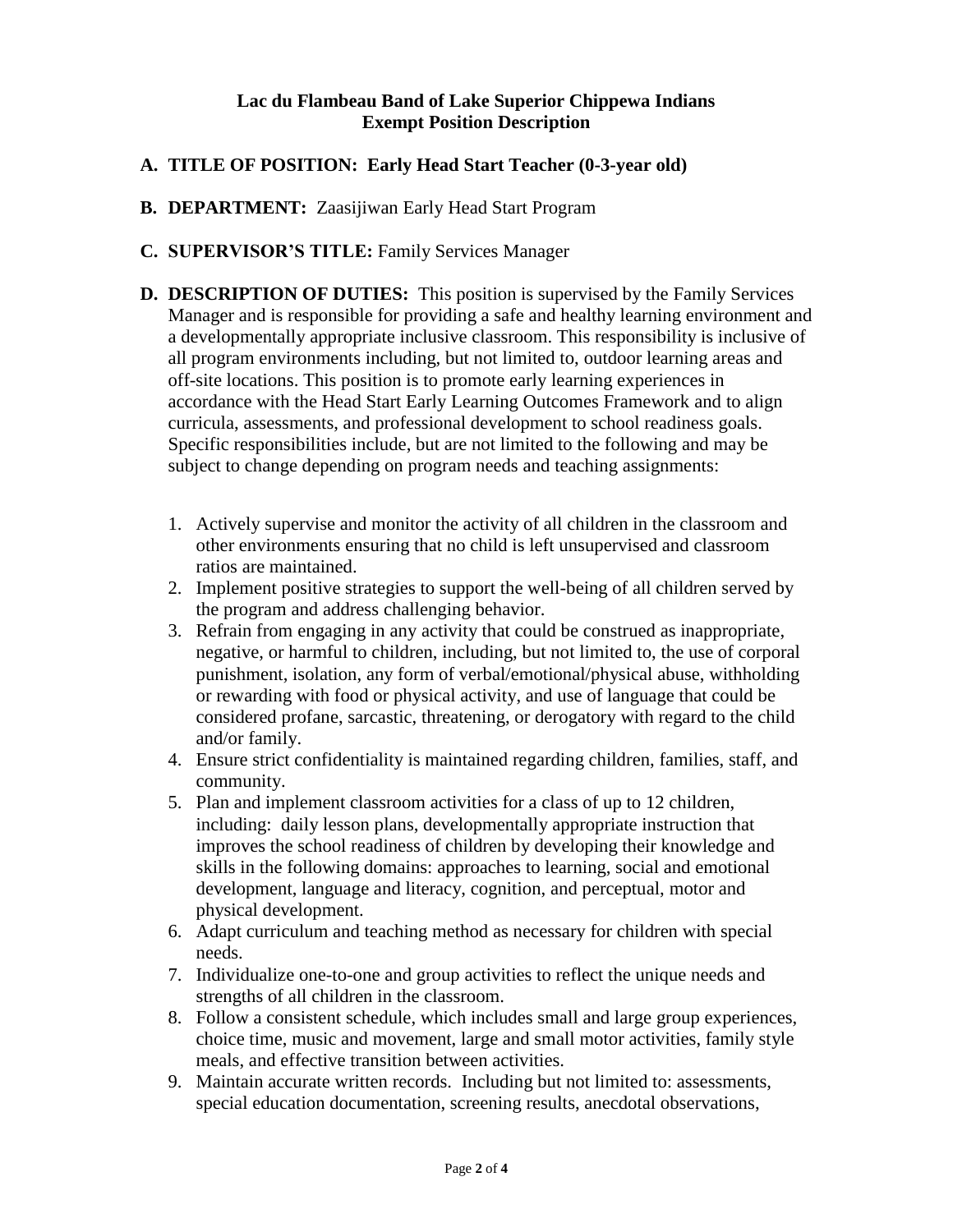documentation of transitions to public school, parent/teacher conference, reports, and other forms required by the program.

- 10. Provide an atmosphere that promotes and reinforces parent involvement in their child's learning and development (school and home environment).
- 11. May be required to act as a Bus Monitor on routine bus routes and during field trips.
- 12. Respond to crisis or emergency situations that may occur.
- 13. Attend IEP/IFSP meetings as necessary.
- 14. Coordinate home visits for each child to share information on parenting, child development, learning progress, health and mental health, and family services.
- 15. Must attend all mandatory meetings and trainings.
- 16. Attend special events sponsored by the Head Start program, possibly evenings and/or occasionally on weekends (conferences, Family Socials, etc.).
- 17. Provide input into Self-Assessment, Community Assessment, development of long-range goals and objectives, program budget, and other program activities as required.

## **E. POSITION RELATIONSHIPS:**

**Internal**: Frequent contact with staff, service providers, children and parents. **External:** Contact with service providers, children and parents. Occasional contact with general public.

## **F. SUPERVISORY RESPONSIBILITIES:** None

- **G. SUPERVISION RECEIVED:** Perform job responsibilities receiving direction and supervision from the Family Service Manager.
- **H. EDUCATION:** Child Development Associate **(**CDA) Credential. Associate (AA) or Baccalaureate degree in Early Childhood Education (ECE) or related field with experience is preferred. A combination of education in early childhood education and development and experience along with may also be acceptable provided it is equivalent.
- **I. EXPERIENCE:** Experience in a formal preschool setting is preferred. Childcare experience may also be considered.

## **J. SKILLS:**

- 1. Strong interpersonal and organizational skills, including the ability to work as part of a team and effectively communicate with parents and young children. Ability to provide quality services for children and their families.
- 2. Must possess the ability to promote collaborative relationships with various entities including, but not limited to, schools, other Tribal programs, and community agencies.
- 3. Ability to work with people of varying economic, social, and ethnic backgrounds.
- 4. Ability to build rapport with parents formally and informally to encourage their input into activities for their child.
- 5. Ability to maintain strong confidentiality of personal information contained in files and discussed in meetings.
- 6. Ability to supervise children ages 0 to 5 and ensure a safe learning environment.